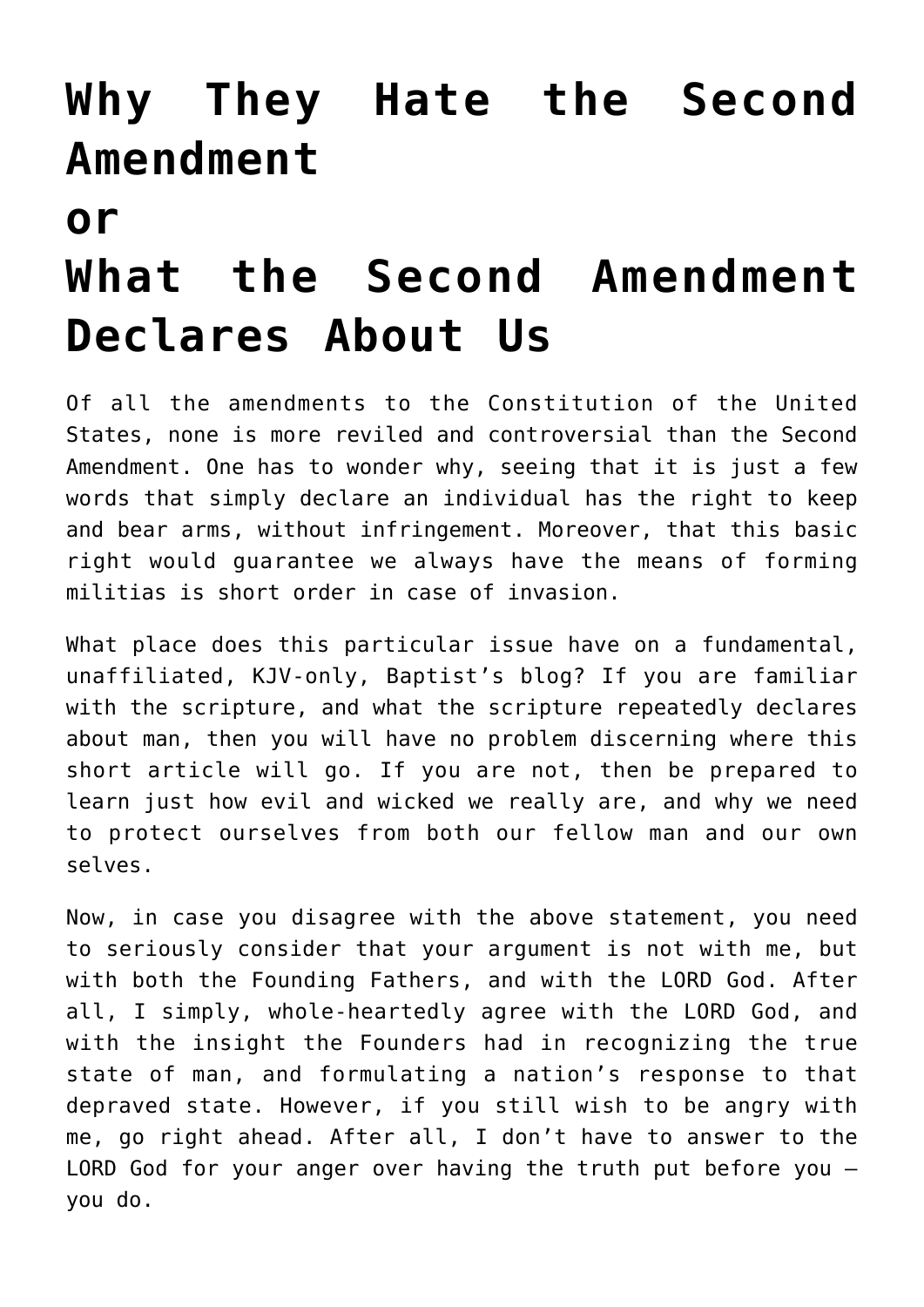## The Second Amendment states plainly:

*A well regulated militia, being necessary to the security of a free state, the right of the people to keep and bear arms, shall not be infringed.*

We should ask ourselves certain questions in relation to the above statement, such as:

*1. If man is basically good, why did the Founders deem this amendment necessary?*

*2. If it is generally true that men follow the law, why was it necessary to add this amendment (with others) to a document that all the Founders plainly professed was a positive law document that functions very much like Power of Attorney?*

*3. If it is true that arms are implements of violence, why did the Founders determine that it was necessary for individuals to not only keep arms, but carry them openly; and that such possession and open transport upon one's person should never be hindered?*

Interestingly enough, the Founders of this nation were not silent about why they determined the Second Amendment to be utterly necessary. In the Federalist 51, James Madison and Alexander Hamilton gave the reason in as clear and plain a statement one could ever hope for:

*"If men were angels, no government would be necessary. If angels were to govern men, neither external nor internal controls on government would be necessary. In framing a government which is to be administered by men over men, the great difficulty lies in this: you must first enable the government to control the governed; and in the next place*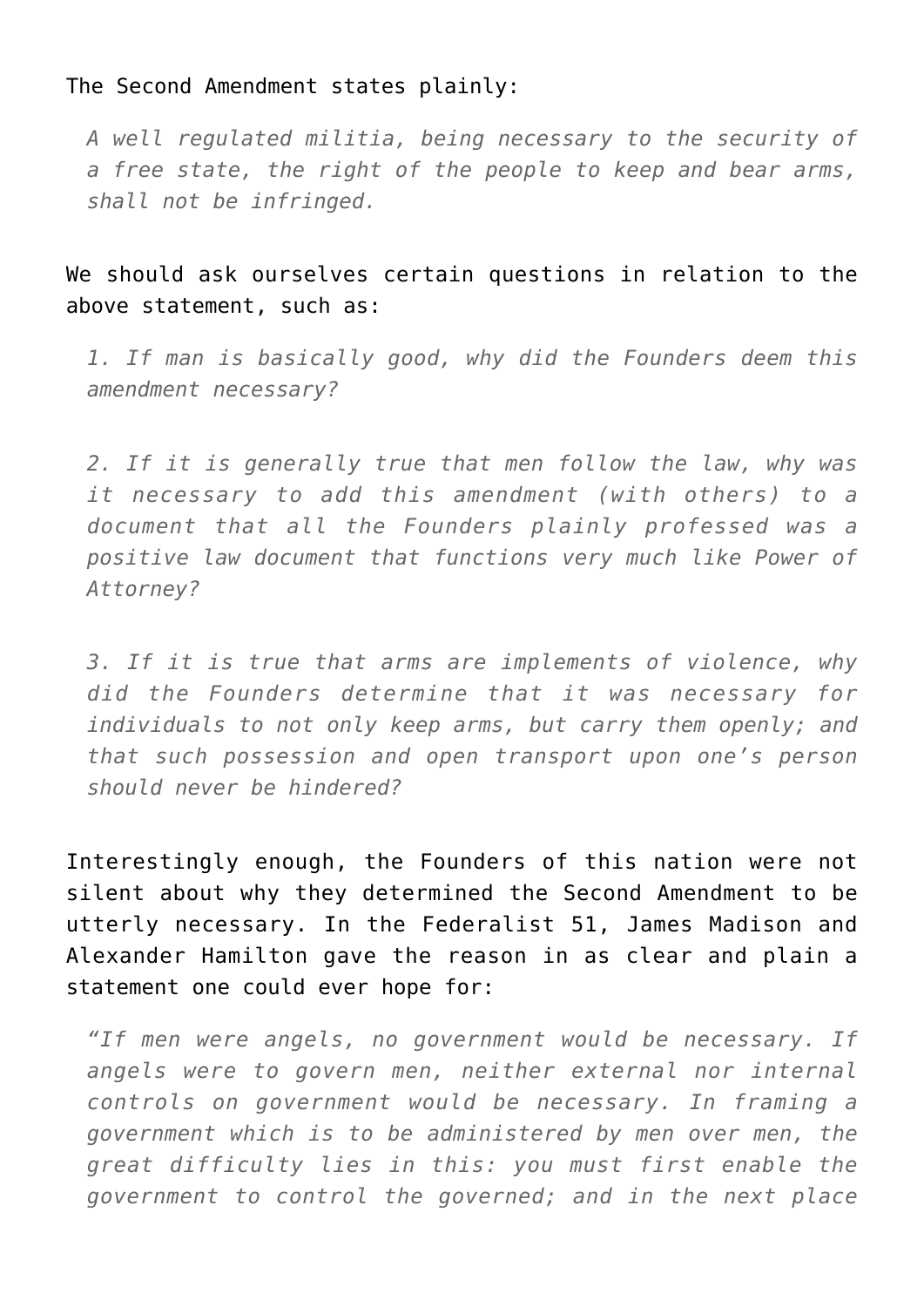*oblige it to control itself." ([\(Federalist 51\)](http://www.constitution.org/fed/federa51.htm))*

Now, I know that the question begs to be asked: How can you know that this is the reason behind the Second Amendment?

It is because they were familiar with the following statements from scripture which speak to this very issue:

And the LORD smelled a sweet savour; and the LORD said in his heart, I will not again curse the ground any more for man's sake; for the imagination of man's heart is evil from his youth; neither will I again smite any more every thing living, as I have done. *(Genesis 8:21)*

The heart is deceitful above all things, and desperately wicked: who can know it? *(Jeremiah 17:9)*

Forasmuch then as the children are partakers of flesh and blood, he also himself likewise took part of the same; that through death he might destroy him that had the power of death, that is, the devil; And deliver them who through fear of death were all their lifetime subject to bondage. *(Hebrews 2:14)*

These three statements from scripture speak plainly that the nature of man is evil and wicked, and that men fear death. Now, how would Hamilton and Madison know this? The testimonies of both men are plain in demonstrating that they knew the Bible and believed what it stated. However, more than the personal testimony of either one of the men, the fact is that they penned the above statement in the Federalist 51, which is entirely contrary to the way men always view themselves.

Indeed, it has always been the case that men think more highly of themselves than is actually true. That is why people get offended when it is demonstrated to them that they are evil and wicked, and sinners by nature. But, if it were true that men are basically good, then there would be no need of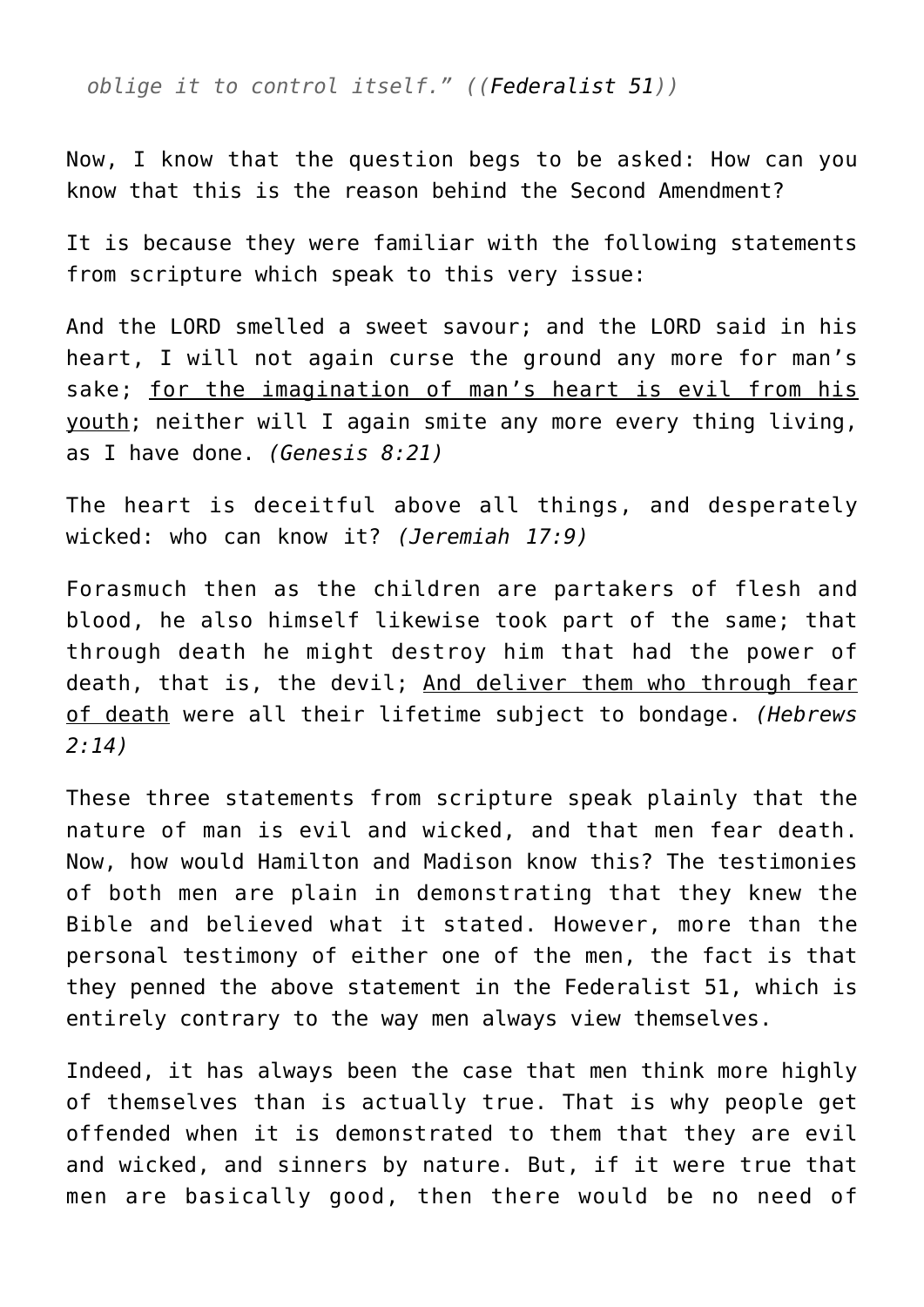government to control the excesses of individuals in society, and there would be no need of controlling the government.

The answer the Founders had to the dilemma presented in the Federalist 51 is amply demonstrated in the Second Amendment, as it places a check upon both the government, and upon the individuals in society at large. Why? In short, when everyone is armed, everyone tends to politeness and respect – else there exists a significant likelihood that one may not live beyond the moment they violate the rights of those around them. Moreover, when the population in general is armed, those who are supposed to serve in public office are made ever mindful of the fact that their lives could be forfeit if they decide to violate the rights of their fellow citizens who put them in office.

Thus, even though men are evil, they also fear death. Moreover, they fear where they will go when they die. For this simple reason alone, the Second Amendment secures the rest of the rights that the LORD God gave us. It is only when men do not see any prospect of dying that they become bold in their wickedness, and their willingness to harm their fellow man. This is also the reason the death penalty is effective in deterring crime as well.

The problem today is that we in America are a society in which the vast majority of individuals believe that they are inherently good, and that only a few "bad apples" cause the problems we have. This kind of thinking is not scriptural, rather it comes straight out of humanist doctrine and teaching. In fact, the idea that man can become good by his own efforts is a central part of the philosophy of Communism and the striving to create the "new communist man."

The outworking of this kind of thinking is the belief that we can somehow create a utopian society if only we can get rid of the implements of violence. Thus, the blame is laid upon "the gun" when guns are used in the commission of a crime, instead